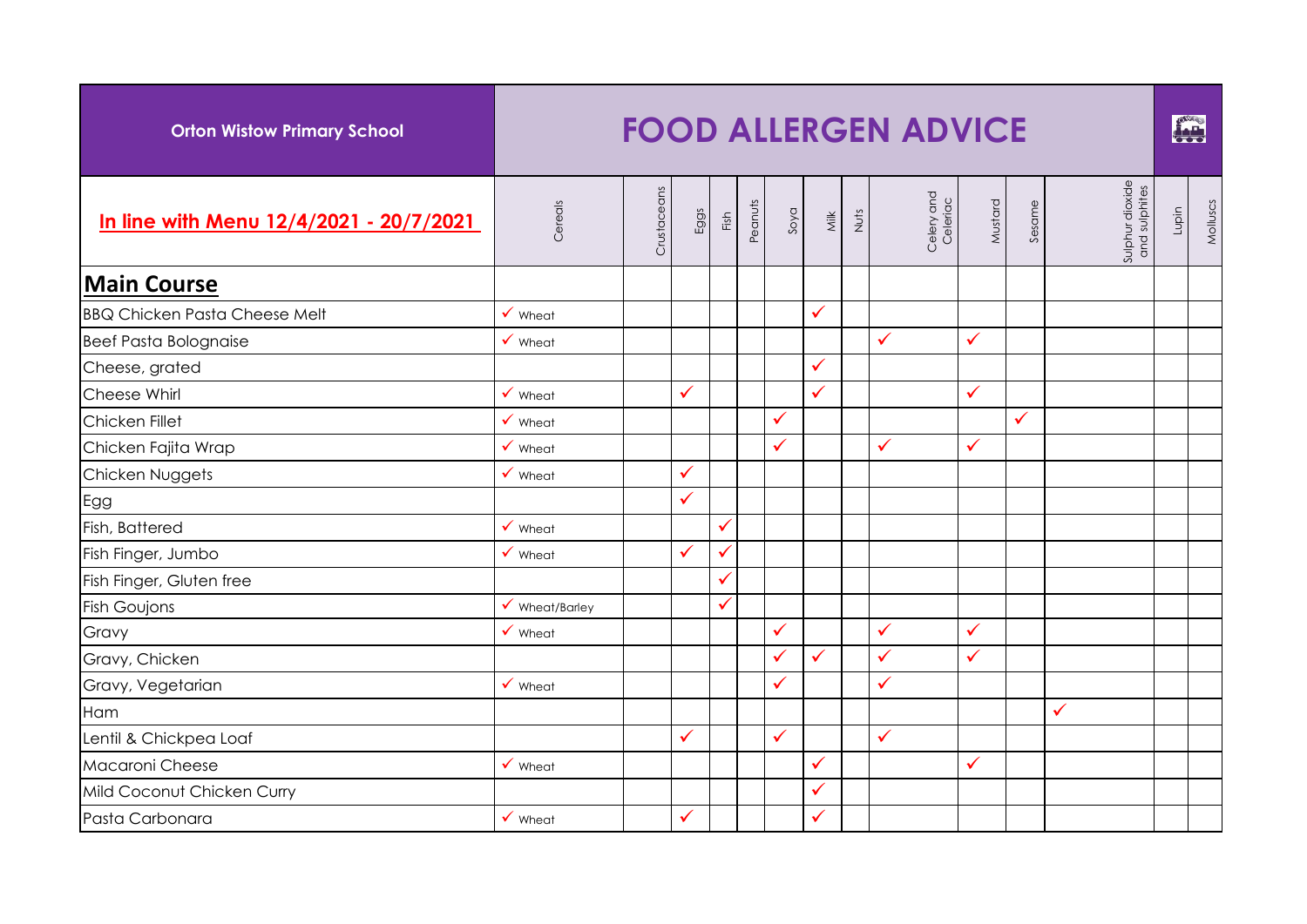| <b>Orton Wistow Primary School</b>               | <b>FOOD ALLERGEN ADVICE</b> |             |      |              |         |              |                         |      |                        |              |        |                                  |       |          |
|--------------------------------------------------|-----------------------------|-------------|------|--------------|---------|--------------|-------------------------|------|------------------------|--------------|--------|----------------------------------|-------|----------|
| In line with Menu 12/4/2021 - 20/7/2021          | Cereals                     | Crustaceans | Eggs | Fish         | Peanuts | Soya         | $\overline{\mathsf{M}}$ | Nuts | Celery and<br>Celeriac | Mustard      | Sesame | Sulphur dioxide<br>and sulphites | Lupin | Molluscs |
| Pizza, Margherita                                | $\checkmark$ Wheat          |             |      |              |         |              | $\checkmark$            |      |                        |              |        |                                  |       |          |
| Quiche, Egg, Spinach & Cheese                    | $\checkmark$ Wheat          |             | ✓    |              |         |              | $\checkmark$            |      |                        |              |        |                                  |       |          |
| Sausage (Pork)                                   | $\checkmark$ Wheat          |             |      |              |         |              |                         |      |                        |              |        |                                  |       |          |
| Spanish Meatballs (beef) in Tomato & Basil Sauce | $\checkmark$ Wheat          |             |      |              |         |              |                         |      |                        |              |        |                                  |       |          |
| Sweet Potato, Chickpea & Spinach Curry           |                             |             |      |              |         |              | $\checkmark$            |      |                        |              |        |                                  |       |          |
| Three Bean Chilli                                |                             |             |      |              |         |              |                         |      |                        |              |        |                                  |       |          |
| Tuna Pasta                                       | $\checkmark$ Wheat          |             |      | $\checkmark$ |         |              |                         |      |                        | $\checkmark$ |        |                                  |       |          |
| Tuna Pasta & Cheese Melt                         | $\checkmark$ Wheat          |             |      |              |         |              | ✓                       |      |                        |              |        |                                  |       |          |
| Tuna & Sweetcorn Mayo                            |                             |             |      |              |         |              |                         |      |                        |              |        |                                  |       |          |
| Turkey (Cold sliced for salad)                   |                             |             |      |              |         |              |                         |      |                        |              |        | ✓                                |       |          |
| Vegetable Cottage Pie                            | $\checkmark$ Wheat          |             |      |              |         | ✓            |                         |      | $\checkmark$           |              |        |                                  |       |          |
| Vegetable Crumble Pie                            | $\checkmark$ Wheat          |             |      |              |         |              | ✓                       |      |                        |              |        |                                  |       |          |
| Vegetable Nuggets                                | $\checkmark$ Wheat          |             |      |              |         |              |                         |      |                        |              |        |                                  |       |          |
| Vegetable Pasta Cheese Melt                      | $\checkmark$ Wheat          |             |      |              |         |              | $\checkmark$            |      |                        |              |        |                                  |       |          |
| Vegetable Sausage Casserole                      | ✓                           |             |      |              |         | ✓            |                         |      | $\checkmark$           |              |        |                                  |       |          |
| Vegetarian Sausage                               | $\checkmark$ Wheat          |             |      |              |         | ✓            |                         |      |                        |              |        | ✓                                |       |          |
| Wistow Sausage Roll                              | $\checkmark$ Wheat          |             | ✓    |              |         |              |                         |      |                        |              |        |                                  |       |          |
| Yorkshire Pudding                                | $\checkmark$ Wheat          |             | ✓    |              |         |              | ✓                       |      |                        |              |        |                                  |       |          |
| <b>Starchy Food</b>                              |                             |             |      |              |         |              |                         |      |                        |              |        |                                  |       |          |
| <b>Bread Flour Bap</b> (used with Fish Finger)   | $\checkmark$ Wheat          |             |      |              |         | $\checkmark$ |                         |      |                        |              |        |                                  |       |          |
| <b>Bread, Fresh</b>                              | $\checkmark$ Wheat          |             |      |              |         |              |                         |      |                        |              |        |                                  |       |          |
| Bread Roll, Fresh, (used for Assorted Rolls)     | $\checkmark$ Wheat          |             |      |              |         |              |                         |      |                        |              |        |                                  |       |          |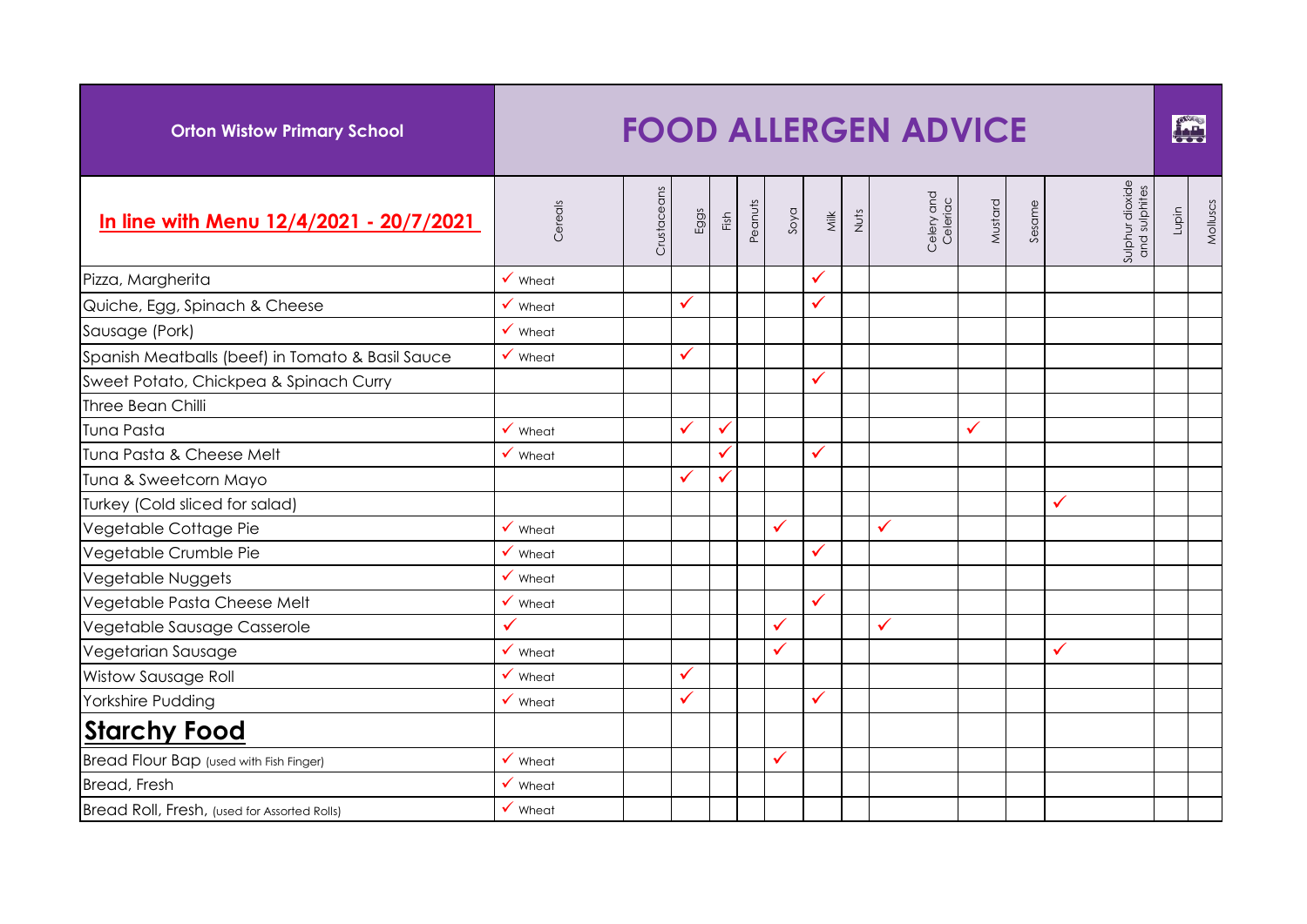| <b>Orton Wistow Primary School</b>          | <b>FOOD ALLERGEN ADVICE</b>       |             |              |      |         |      |      |      |                        |         |        |                                  |       |          |
|---------------------------------------------|-----------------------------------|-------------|--------------|------|---------|------|------|------|------------------------|---------|--------|----------------------------------|-------|----------|
| In line with Menu 12/4/2021 - 20/7/2021     | Cereals                           | Crustaceans | Eggs         | Fish | Peanuts | Soya | Nilk | Nuts | Celery and<br>Celeriac | Mustard | Sesame | Sulphur dioxide<br>and sulphites | Lupin | Molluscs |
| <b>Garlic Bread</b>                         | $\checkmark$ Wheat                |             |              |      |         |      | ✓    |      |                        |         |        |                                  |       |          |
| <b>Hotdog Roll</b>                          | $\checkmark$ Wheat                |             |              |      |         |      |      |      |                        |         |        |                                  |       |          |
| Oven Baked Chips                            |                                   |             |              |      |         |      |      |      |                        |         |        |                                  |       |          |
| Pasta                                       | $\checkmark$ Wheat                |             | $\checkmark$ |      |         |      |      |      |                        |         |        |                                  |       |          |
| Potato, Jacket                              |                                   |             |              |      |         |      |      |      |                        |         |        |                                  |       |          |
| Potatoes, Mashed                            |                                   |             |              |      |         |      |      |      |                        |         |        |                                  |       |          |
| Potatoes, Roast                             | $\checkmark$ Wheat                |             |              |      |         |      |      |      |                        |         |        |                                  |       |          |
| Potato Wedges                               |                                   |             |              |      |         |      |      |      |                        |         |        |                                  |       |          |
| Rice, Wholegrain & White                    |                                   |             |              |      |         |      |      |      |                        |         |        |                                  |       |          |
| <b>Vegetables</b>                           |                                   |             |              |      |         |      |      |      |                        |         |        |                                  |       |          |
| <b>Baked Beans in Tomato Sauce</b>          | $\sqrt{\phantom{a}}$ Maize Starch |             |              |      |         |      |      |      |                        |         |        |                                  |       |          |
| <b>Broccoli</b>                             |                                   |             |              |      |         |      |      |      |                        |         |        |                                  |       |          |
| <b>BBQ Beans</b>                            |                                   |             |              |      |         |      |      |      |                        |         |        |                                  |       |          |
| Carrots, Baton                              |                                   |             |              |      |         |      |      |      |                        |         |        |                                  |       |          |
| Cauliflower                                 |                                   |             |              |      |         |      |      |      |                        |         |        |                                  |       |          |
| <b>Garden Peas</b>                          |                                   |             |              |      |         |      |      |      |                        |         |        |                                  |       |          |
| <b>Green Beans</b>                          |                                   |             |              |      |         |      |      |      |                        |         |        |                                  |       |          |
| <b>Mixed Salad</b>                          |                                   |             |              |      |         |      |      |      |                        |         |        |                                  |       |          |
| Spaghetti Hoops (Wholemeal) in Tomato Sauce | $\checkmark$ Wheat                |             |              |      |         |      |      |      |                        |         |        |                                  |       |          |
| Sweetcorn                                   |                                   |             |              |      |         |      |      |      |                        |         |        |                                  |       |          |
| Vegetable Medley                            |                                   |             |              |      |         |      |      |      |                        |         |        |                                  |       |          |

## **Desserts**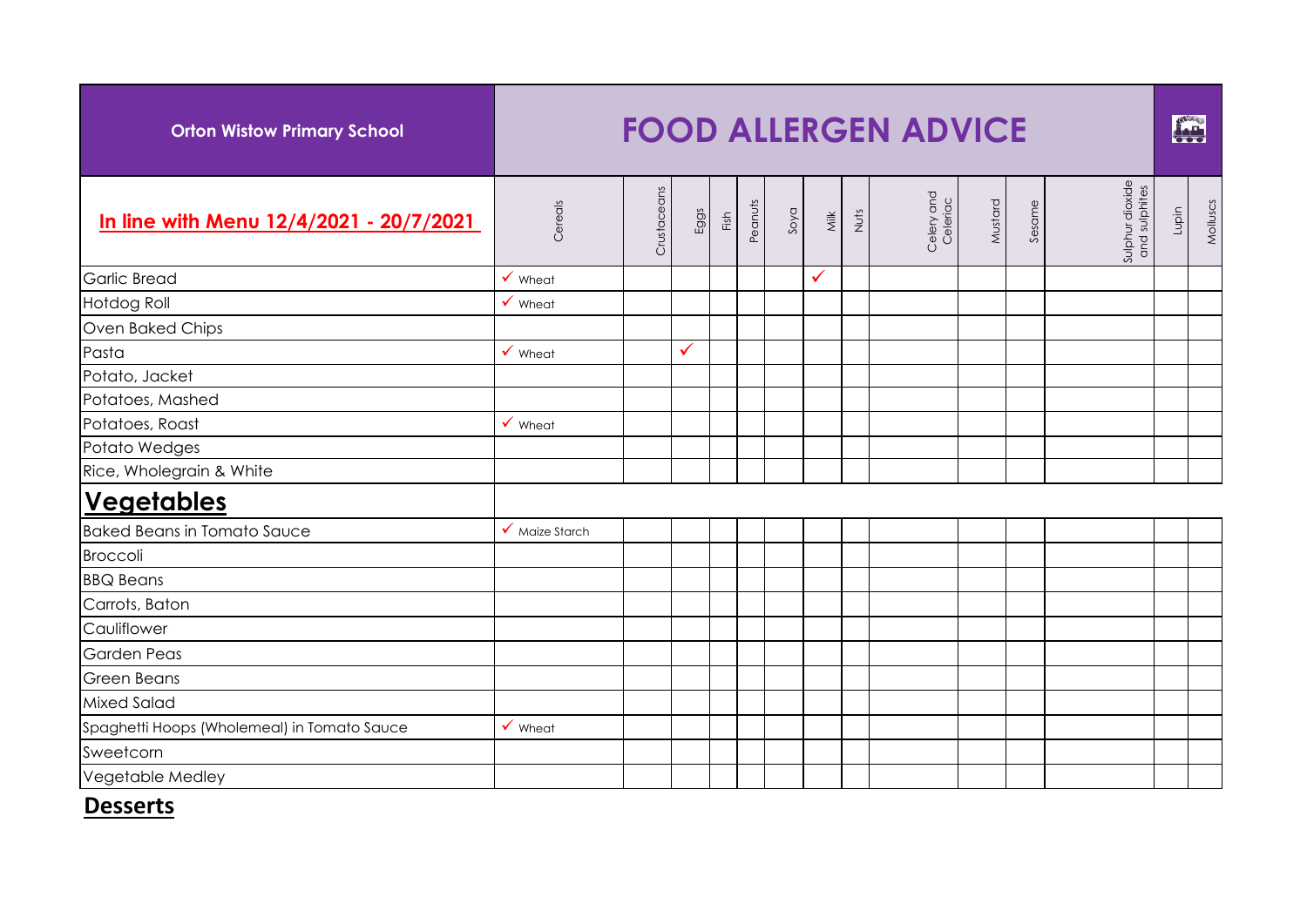| <b>Orton Wistow Primary School</b>      | <b>FOOD ALLERGEN ADVICE</b>       |             |              |      |         |            |              |      |                        |         |        |                                  |       |          |
|-----------------------------------------|-----------------------------------|-------------|--------------|------|---------|------------|--------------|------|------------------------|---------|--------|----------------------------------|-------|----------|
| In line with Menu 12/4/2021 - 20/7/2021 | Cereals                           | Crustaceans | Eggs         | Fish | Peanuts | Soya       | <b>Milk</b>  | Nuts | Celery and<br>Celeriac | Mustard | Sesame | Sulphur dioxide<br>and sulphites | Lupin | Molluscs |
| <b>Bakewell Tart</b>                    | $\checkmark$ Wheat                |             | $\checkmark$ |      |         |            |              |      |                        |         |        |                                  |       |          |
| <b>Butterscotch Cookie</b>              | $\checkmark$ Wheat                |             |              |      |         |            | $\checkmark$ |      |                        |         |        |                                  |       |          |
| <b>Carrot Cake</b>                      | $\checkmark$ Wheat                |             | $\checkmark$ |      |         |            |              |      |                        |         |        |                                  |       |          |
| Cheescake, Fruit topped                 | $\checkmark$ Wheat                |             | May          |      |         | <b>May</b> | $\checkmark$ |      |                        |         |        |                                  |       |          |
| Chocolate Fudge Brownie                 | $\checkmark$ Wheat                |             | $\checkmark$ |      |         |            |              |      |                        |         |        |                                  |       |          |
| Chocolate Chip Sponge                   | $\checkmark$ Wheat                |             | $\checkmark$ |      |         |            | ✓            |      |                        |         |        |                                  |       |          |
| Chocolate & Orange Marble Cake          | $\checkmark$ Wheat                |             | $\checkmark$ |      |         |            |              |      |                        |         |        |                                  |       |          |
| Chocolate Krispie Christmas Pudding     | $\sqrt{\phantom{a}}$ Maize Starch |             |              |      |         |            |              |      |                        |         |        |                                  |       |          |
| Chocolate Custard/Sauce                 |                                   |             |              |      |         |            | ✓            |      |                        |         |        |                                  |       |          |
| Chocolate Shortbread                    | $\checkmark$ Wheat                |             |              |      |         |            |              |      |                        |         |        |                                  |       |          |
| Chocolate Sponge                        | $\checkmark$ Wheat                |             | ✓            |      |         |            |              |      |                        |         |        |                                  |       |          |
| Coconut Biscuit                         | $\checkmark$ Wheat                |             |              |      |         |            |              |      |                        |         |        |                                  |       |          |
| Cornflake Tart                          | $\checkmark$ Wheat/Barley         |             |              |      |         |            |              |      |                        |         |        |                                  |       |          |
| Custard                                 |                                   |             |              |      |         |            | ✓            |      |                        |         |        |                                  |       |          |
| <b>Custard Pots</b>                     |                                   |             |              |      |         |            | $\checkmark$ |      |                        |         |        |                                  |       |          |
| Drizzle Cake, Lemon or Orange           | $\checkmark$ Wheat                |             | ✓            |      |         |            | ✓            |      |                        |         |        |                                  |       |          |
| <b>Fairy Cake</b>                       | $\checkmark$ Wheat                |             | $\checkmark$ |      |         |            |              |      |                        |         |        |                                  |       |          |
| Flapjack                                | $\checkmark$ Wheat/Oats           |             |              |      |         |            |              |      |                        |         |        |                                  |       |          |
| <b>Fruit Cobbler</b>                    | $\checkmark$ Wheat                |             |              |      |         |            |              |      |                        |         |        |                                  |       |          |
| <b>Fruit Salad</b>                      |                                   |             |              |      |         |            |              |      |                        |         |        |                                  |       |          |
| Fruit Smoothie                          |                                   |             |              |      |         |            |              |      |                        |         |        |                                  |       |          |
| Fudge Tart                              | $\checkmark$ Wheat                |             |              |      |         |            | ✓            |      |                        |         |        |                                  |       |          |
| Gingerbread                             | $\checkmark$ Wheat                |             | ✓            |      |         |            |              |      |                        |         |        |                                  |       |          |